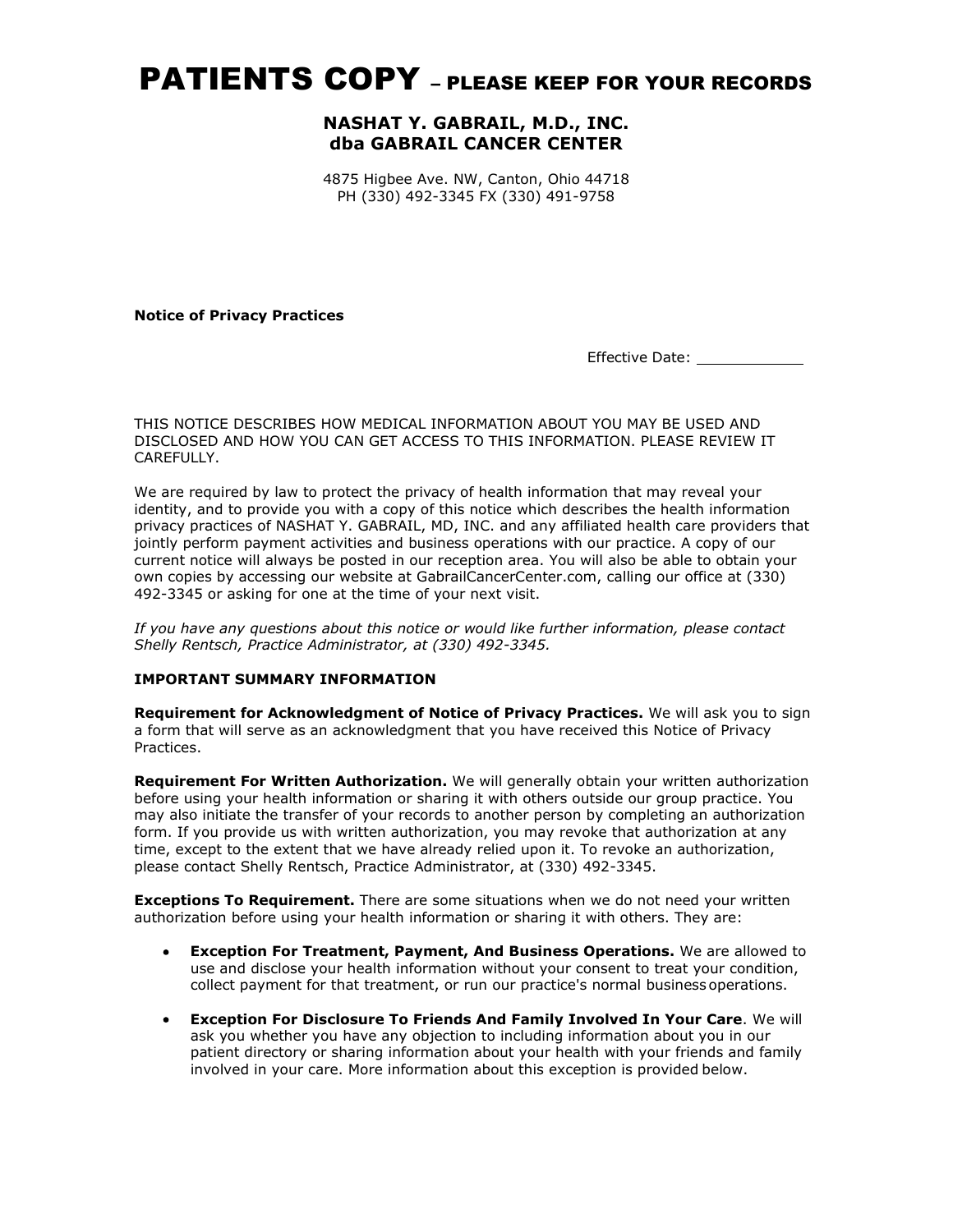- **Exception In Emergencies Or Public Need.** We may use or disclose your health information in an emergency or for important public needs. For example, we may share your information with public health officials who are authorized to investigate and control the spread of diseases. Additional examples of potential exceptions are detailed below.
- Exception If Information Does Not Identify You. We may use or disclose your health information if we have removed any information that might reveal who you are.

How To Access Your Health Information. You generally have the right to inspect and copy your health information. Details about this right are provided below.

**How To Correct Your Health Information.** You have the right to request that we amend your health information if you believe it is inaccurate or incomplete. A description of this right is included below.

How To Keep Track Of The Ways Your Health Information Has Been Shared With Others. You have the right to receive a list from us, called an "accounting list," which provides information about when and how we have disclosed your health information to outside persons or organizations. The list will identify non-routine disclosures of your information, but routine disclosures will not be included. The list will not include disclosures you have authorized. For more information about your right to see this list, see below.

How To Request Additional Privacy Protections. You have the right to request further restrictions on the way we use your health information or share it with others. We are not required to agree to the restriction you request, but if we do, we will be bound by our agreement.

How To Request More Confidential Communications. You have the right to request that we contact you in a way that is more confidential for you, such as at home instead of at work. We will try to accommodate all reasonable requests.

How Someone May Act On Your Behalf. You have the right to name a personal representative who may act on your behalf to control the privacy of your health information. Parents and guardians will generally have the right to control the privacy of health information about minors unless the minors are permitted by law to act on their own behalf.

How To Learn About Special Protections For HIV, Substance Abuse, and Mental Health Information. Special privacy protections apply to HIV-related information, substance abuse information, and mental health information. Some parts of this general Notice of Privacy Practices may not apply to these types of information. If your treatment involves this information, you will be provided with separate notices explaining how the information will be protected. To request copies of these other notices now, please contact Shelly Rentsch, Practice Administrator, at (330) 492-3345.

How To Obtain A Copy Of This Notice. You have the right to a paper copy of this notice. You may request a paper copy at any time, even if you have previously agreed to receive this notice electronically. To do so, please call Shelly Rentsch, Practice Administrator, at (330) 492-3345. You may also obtain a copy of this notice from our website at GabrailCancerCenter.com, or by requesting a copy at your next visit.

How To Obtain A Copy Of Revised Notices. We may change our privacy practices from time to time. If we do, we will revise this notice so you will have an accurate summary of our practices. The revised notice will apply to all of your health information, and we will be required by law to abide by its terms. We will post any revised notice in our reception area. You will also be able to obtain your own copy of the revised notice by accessing our website at GabrailCancerCenter.com, calling our office at (330) 492-3345, or asking for one at the time of your next visit. The effective date of the notice will always be located in the top right corner of the first page.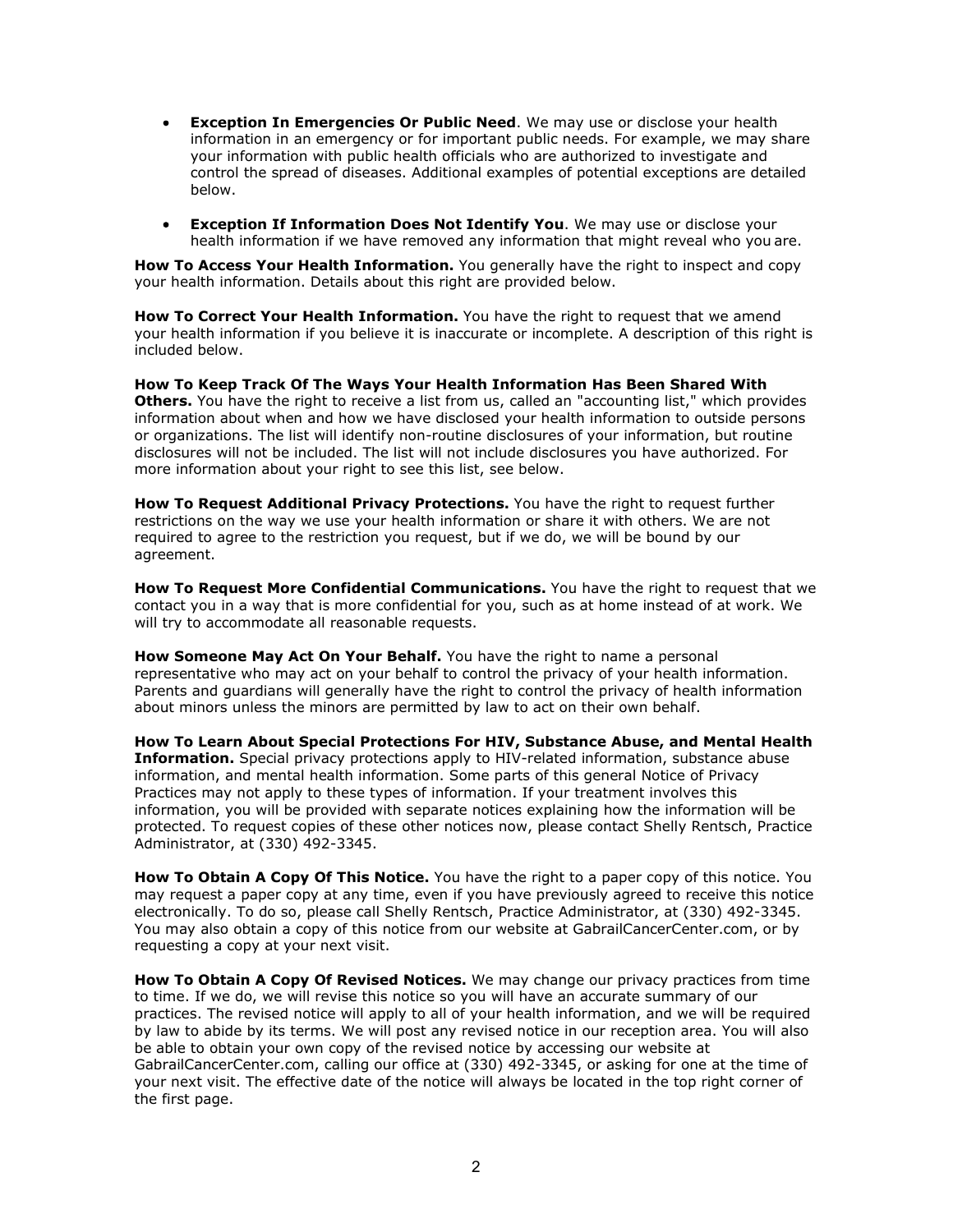How To File A Complaint. If you believe your privacy rights have been violated, you may file a complaint with us or with the Secretary of the Department of Health and Human Services. To file a complaint with us, please contact Shelly Rentsch, Practice Administrator, at (330) 492- 3345. No one will retaliate or take action against you for filing a complaint. **File A Complaint.** If you believe your privacy rights have been violated, you may file<br>aint with us or with the Secretary of the Department of Health and Human Services. To<br>mplaint with us, please contact Shelly Rentsch, **File A Complaint.** If you believe your privacy rights have been violated, you may file<br>pint with us or with the Secretary of the Department of health and Human Services. To<br>mplaint with us, please contact Shelly Rentsch,

# WHAT HEALTH INFORMATION IS PROTECTED

We are committed to protecting the privacy of information we gather about you while providing health-related services. Some examples of protected health information are:

- 
- information about health care services you have received or may receive in the future (such as an operation or specific therapy);
- information about your health care benefits under an insurance plan (such as whether a  $\bullet$ prescription or medical test is covered);
- 
- demographic information (such as your race, gender, ethnicity, or marital status);
- unique numbers that may identify you (such as your social security number, your phone number, or your driver's license number); and
- other types of information that may identify who you are.

# HOW WE MAY USE AND DISCLOSE YOUR HEALTH INFORMATION WITHOUT YOUR WRITTEN AUTHORIZATION

# 1. Treatment, Payment, And Normal Business Operations

The physicians and other clinicians and staff members within Nashat Y. Gabrail, M.D., Inc., may use your health information or share it with others in order to treat your condition, obtain payment for that treatment, and run the practice's normal business operations. Your health information may also be shared with affiliated hospitals and health care providers so that they may jointly perform certain payment activities and business operations along with our practice. Below are further examples of how your information may be used for treatment, payment, and health care operations.

**Treatment.** We may share your health information with doctors or nurses within our practice who are involved in taking care of you, and they may in turn use that information to diagnose or treat you. A doctor within our practice may share your health information with another doctor within our practice, or with a doctor at another health care institution (such as a hospital), to determine how to diagnose or treat you. A doctor in our practice may also share your health information with another doctor to whom you have been referred for further health care.

**Payment.** We may use your health information or share it with others so that we obtain payment for your health care services. For example, we may share information about you with your health insurance company in order to obtain reimbursement after we have treated you. We may also share information about you with your health insurance company to determine whether it will cover your treatment or to obtain necessary pre-approval before providing you with treatment.

**Business Operations.** We may use your health information or share it with others in order to conduct our normal business operations. For example, we may use your health information to evaluate the performance of our physicians or staff in caring for you, or to educate our physicians or staff on how to improve the care they provide for you. We may also share your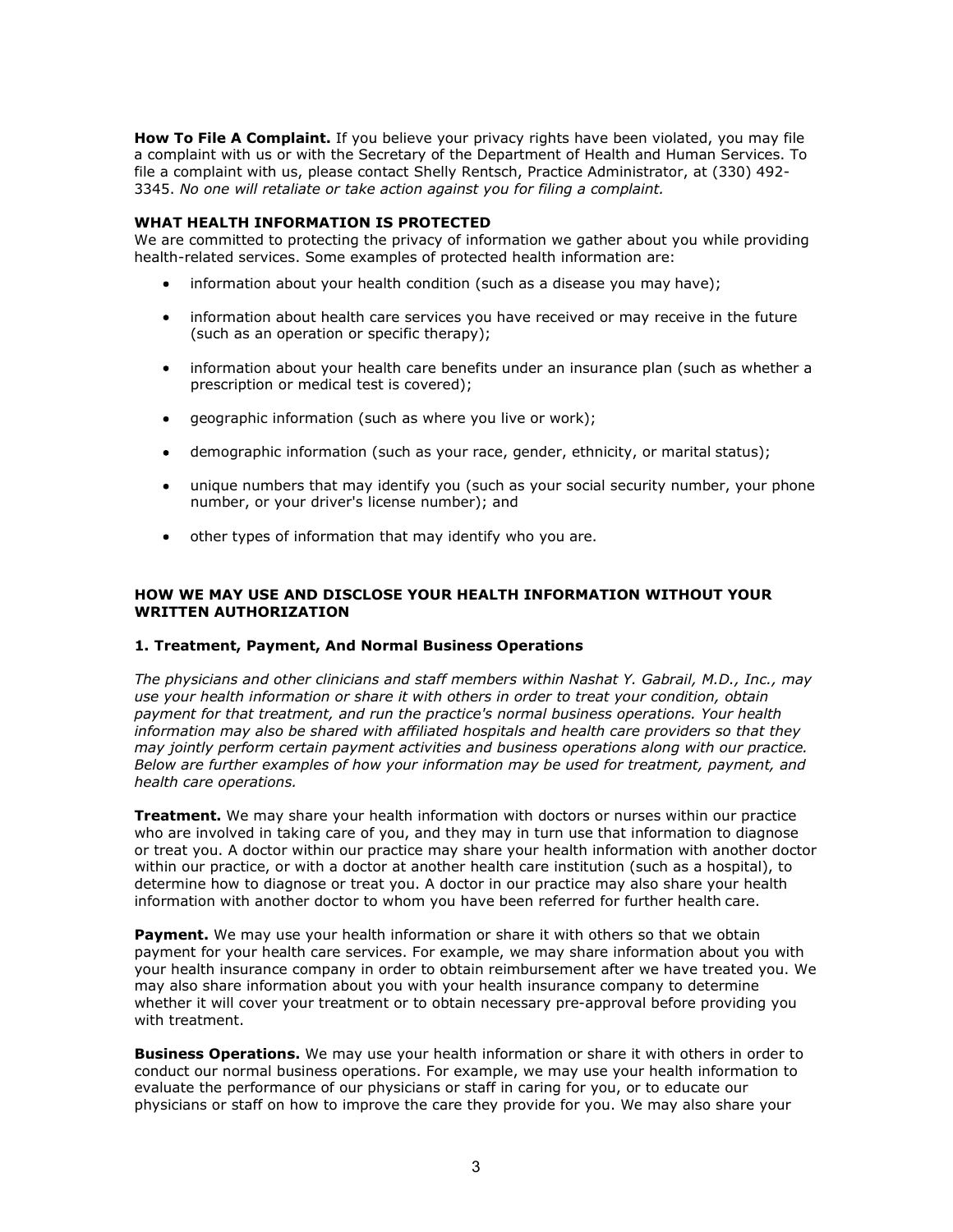health information with another company that performs business services for us, such as billing companies. If so, we will have a written contract to ensure that this company also protects the privacy of your health information.

Appointment Reminders, Treatment Alternatives, Benefits And Services. We may use your health information when we contact you with a reminder that you have an appointment for treatment or services at our facility. We may also use your health information in order to recommend possible treatment alternatives or health-related benefits and services that may be of interest to you.

# 2. Friends And Family

We may use your health information in our patient directory, or share it with friends and family involved in your care, without your written authorization. We will always give you an opportunity to object unless there is insufficient time because of a medical emergency (in which case we will discuss your preferences with you as soon as the emergency is over). We will follow your wishes unless we are required by law to do otherwise.

Friends And Family Involved In Your Care. If you do not object, we may share your health information with a family member, relative, or close personal friend who is involved in your care or payment for that care. We may also notify a family member, personal representative, or another person responsible for your care about your general condition or about the unfortunate event of your death. In some cases, we may need to share your information with a disaster relief organization that will help us notify these persons.

# 3. Emergencies Or Public Need.

We may use your health information, and share it with others, in order to treat you in an emergency or to meet important public needs. We will not be required to obtain your written authorization, consent or any other type of permission before using or disclosing your information for these reasons.

**Emergencies.** We may use or disclose your health information if you need emergency treatment or if we are required by law to treat you but are unable to obtain your consent. If this happens, we will try to obtain your consent as soon as we reasonably can after we treat you.

**Communication Barriers.** We may use and disclose your health information if we are unable to obtain your consent because of substantial communication barriers, and we believe you would want us to treat you if we could communicate with you.

As Required By Law. We may use or disclose your health information if we are required by law to do so. We also will notify you of these uses and disclosures if notice is required by law.

Public Health Activities. We may disclose your health information to authorized public health officials (or a foreign government agency collaborating with such officials) so they may carry out their public health activities. For example, we may share your health information with government officials that are responsible for controlling disease, injury, or disability. We may also disclose your health information to a person who may have been exposed to a communicable disease or be at risk for contracting or spreading the disease if a law permits us to do so. And finally, we may release some health information about you to your employer if your employer hires us to provide you with a physical exam and we discover that you have a work-related injury or disease that your employer must know about in order to comply with employment laws.

Victims Of Abuse, Neglect, Or Domestic Violence. We may release your health information to a public health authority that is authorized to receive reports of abuse, neglect, or domestic violence. We will make every effort to obtain your permission before releasing this information, but in some cases we may be required or authorized to act without your permission.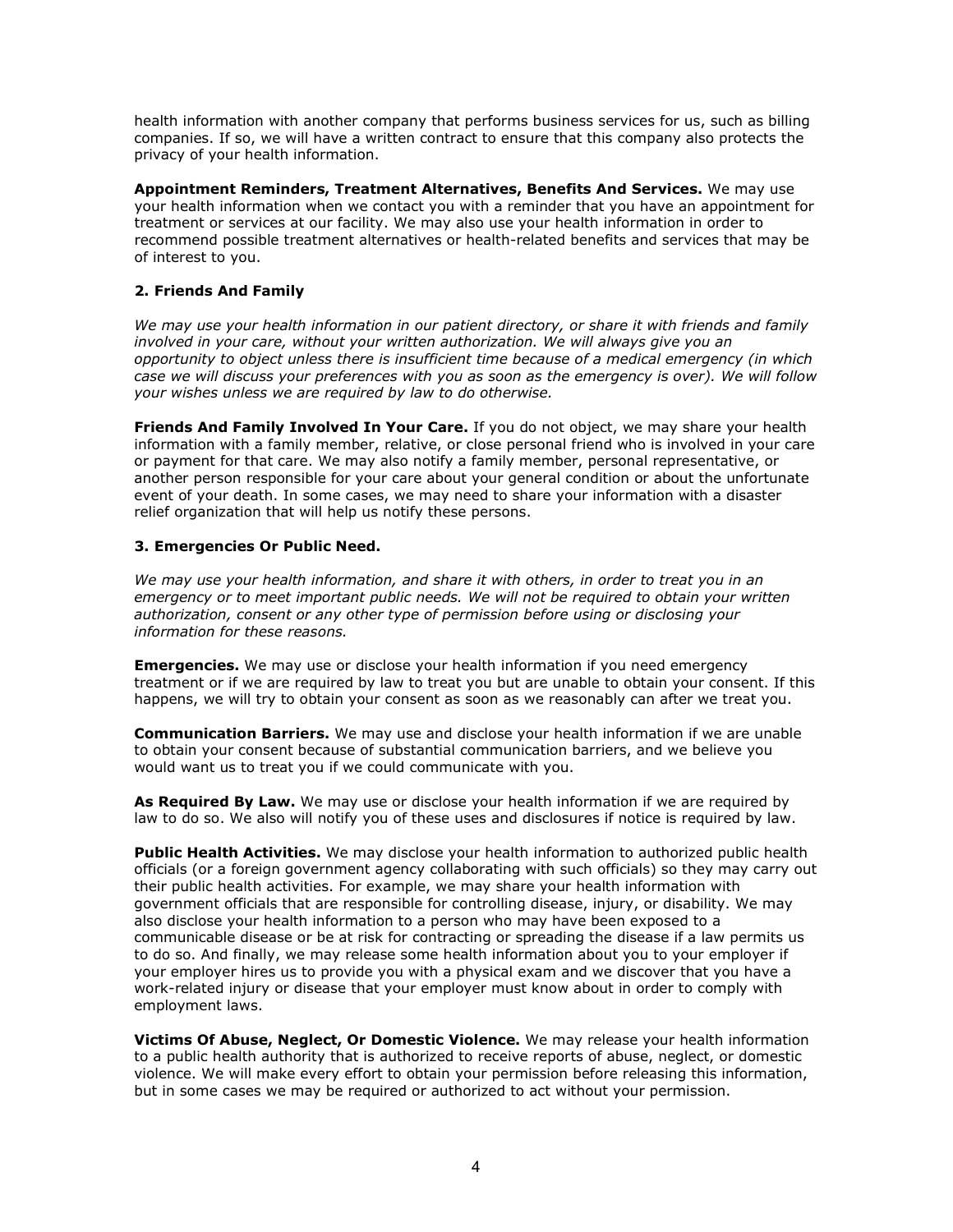Health Oversight Activities. We may release your health information to government agencies authorized to conduct audits, investigations, and inspections of our facility. These government agencies monitor the operation of the health care system, government benefit programs, such as Medicare and Medicaid, and compliance with government regulatory programs and civil rights laws.

Product Monitoring, Repair And Recall. We may disclose your health information to a person or company that is required by the Food and Drug Administration to: (1) report or track product defects or problems; (2) repair, replace, or recall defective or dangerous products; or (3) monitor the performance of a product after it has been approved for use by the general public.

Lawsuits And Disputes. We may disclose your health information if we are ordered to do so by a court that is handling a lawsuit or other dispute. We may also disclose your information in response to a subpoena, discovery request, or other lawful request by someone else involved in the dispute, but only if efforts have been made to tell you about the request or to obtain a court order protecting the information from further disclosure.

Law Enforcement. We may disclose your health information to law enforcement officials for the following reasons:

- To comply with court orders, subpoenas, or laws that we are required to follow;  $\bullet$
- To assist law enforcement officers with identifying or locating a suspect, fugitive,  $\bullet$ witness, or missing person;
- If you have been the victim of a crime and we determine that: (1) we have been unable to obtain your consent because of an emergency or your incapacity; (2) law enforcement officials need this information immediately to carry out their law enforcement duties; and (3) in our professional judgment disclosure to these officers is in your best interests;
- If we suspect that your death resulted from criminal conduct; or
- If necessary to report a crime that occurred on our property.

To Avert A Serious Threat To Health Or Safety. We may use your health information or share it with others when necessary to prevent a serious threat to your health or safety, or the health or safety of another person or the public. In such cases, we will only share your information with someone able to help prevent the threat. We may also disclose your health information to law enforcement officers if you tell us that you participated in a violent crime that may have caused serious physical harm to another person (unless you admitted that fact while in counseling), or if we determine that you escaped from lawful custody (such as a prison or mental health institution).

National Security And Intelligence Activities Or Protective Services. We may disclose your health information to authorized federal officials who are conducting national security and intelligence activities or providing protective services to the President or other important officials.

**Military And Veterans.** If you are in the Armed Forces, we may disclose health information about you to appropriate military command authorities for activities they deem necessary to carry out their military mission. We may also release health information about foreign military personnel to the appropriate foreign military authority.

Inmates And Correctional Institutions. If you are an inmate or you are detained by a law enforcement officer, we may disclose your health information to the prison officers or law enforcement officers if necessary to provide you with health care, or to maintain safety, security, and good order at the place where you are confined. This includes sharing information that is necessary to protect the health and safety of other inmates or persons involved in supervising or transporting inmates or detainees.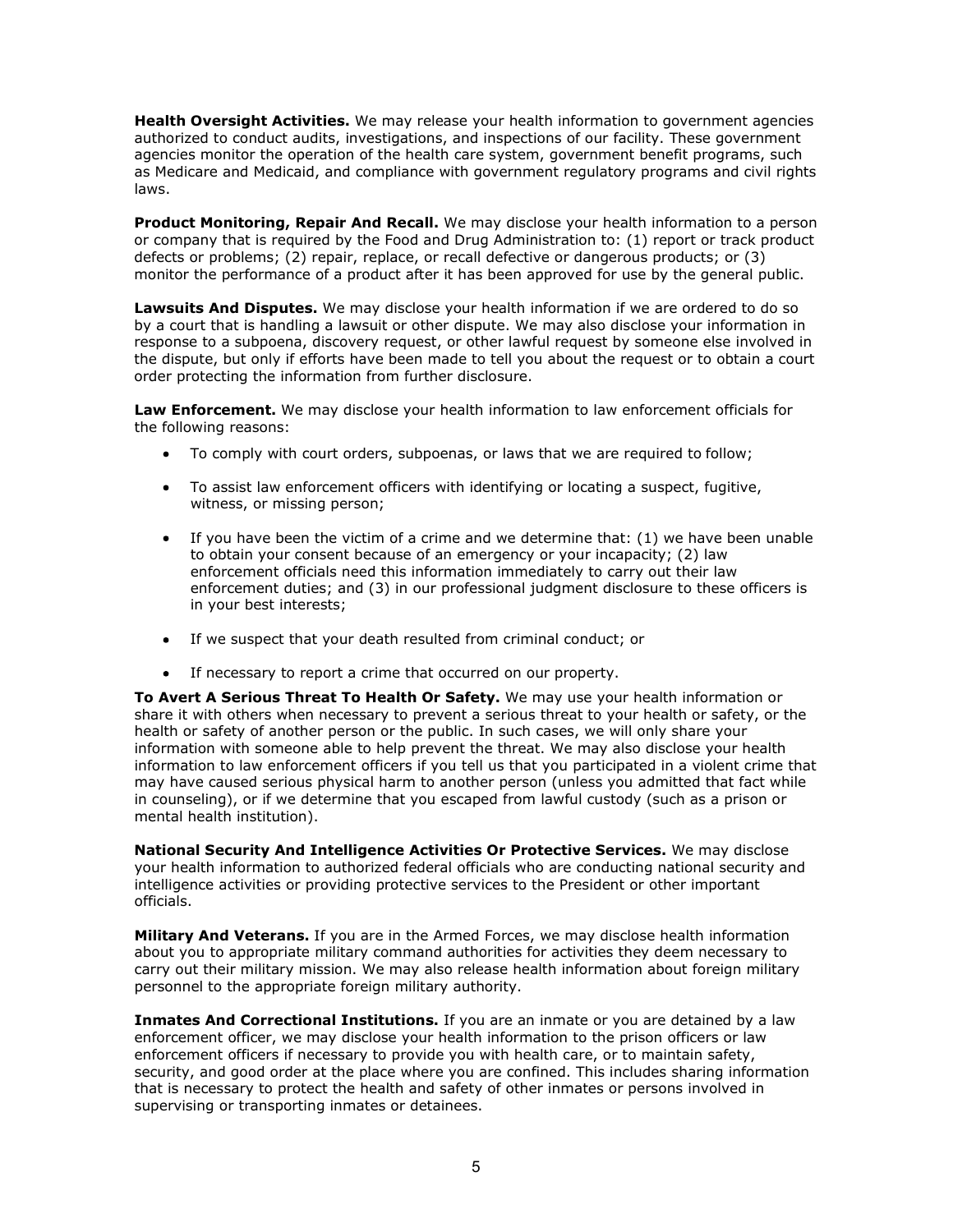Workers' Compensation. We may disclose your health information for workers' compensation or similar programs that provide benefits for work-related injuries.

Coroners, Medical Examiners And Funeral Directors. In the unfortunate event of your death, we may disclose your health information to a coroner or medical examiner. This may be necessary, for example, to determine the cause of death. We may also release this information to funeral directors as necessary to carry out their duties

Organ And Tissue Donation. In the unfortunate event of your death, we may disclose your health information to organizations that procure or store organs, eyes, or other tissues so that these organizations may investigate whether donation or transplantation is possible under applicable laws.

Research. In most cases, we will ask for your written authorization before using your health information or sharing it with others in order to conduct research. However, under some circumstances, we may use and disclose your health information without your authorization if we obtain approval through a special process to ensure that research without your authorization poses minimal risk to your privacy. Under no circumstances, however, would we allow researchers to use your name or identity publicly. We may also release your health information without your authorization to people who are preparing a future research project, so long as any information identifying you does not leave our offices. In the unfortunate event of your death, we may share your health information with people who are conducting research using the information of deceased persons, as long as they agree not to remove from our offices any information that identifies you. these organizations may investigate whether donation or transplantation is<br> **Research.** In most cases, we will ask for your written authorization before<br> **Research.** In most cases, we will ask for your written authorizatio

# YOUR RIGHTS TO ACCESS AND CONTROL YOUR HEALTH INFORMATION

We want you to know that you have the following rights to access and control your health information. These rights are important because they will help you make sure that the health information we have about you is accurate. They may also help you control the way we use your information and share it with others, or the way we communicate with you about your medical matters.

You have the right to inspect and obtain a copy of any of your health information that may be used to make decisions about you and your treatment for as long as we maintain this information in our records. This includes medical and billing records. To inspect or obtain a copy of your health information, please submit your request in writing to Shelly Rentsch, Practice Administrator, at (330) 492-3345. If you request a copy of the information, we may charge a fee for the costs of copying, mailing, or other supplies we use to fulfill your request.

We ordinarily will respond to your request within 30 days if the information is located in our facility, and within 60 days if it is located off-site at another facility. If we need additional time to respond, we will notify you in writing within the time frame above to explain the reason for the delay and when you can expect to have a final answer to your request.

Under certain very limited circumstances, we may deny your request to inspect or obtain a copy of your information. If we deny part or all of your request, we will provide a written denial that explains our reasons for doing so, and a complete description of your rights to have that decision reviewed and how you can exercise those rights. We will also include information on how to file a complaint about these issues with us or with the Secretary of the Department of Health and Human Services. If we have reason to deny only part of your request, we will provide complete access to the remaining parts after excluding the information we cannot let you inspect or copy. **1. Right To Inspect And Copy Records**<br>
You have the right to inspect and obtain a copy of any of your health information that may be<br>
Soused to make decisions about you and your treatment for as long as we maintain this<br>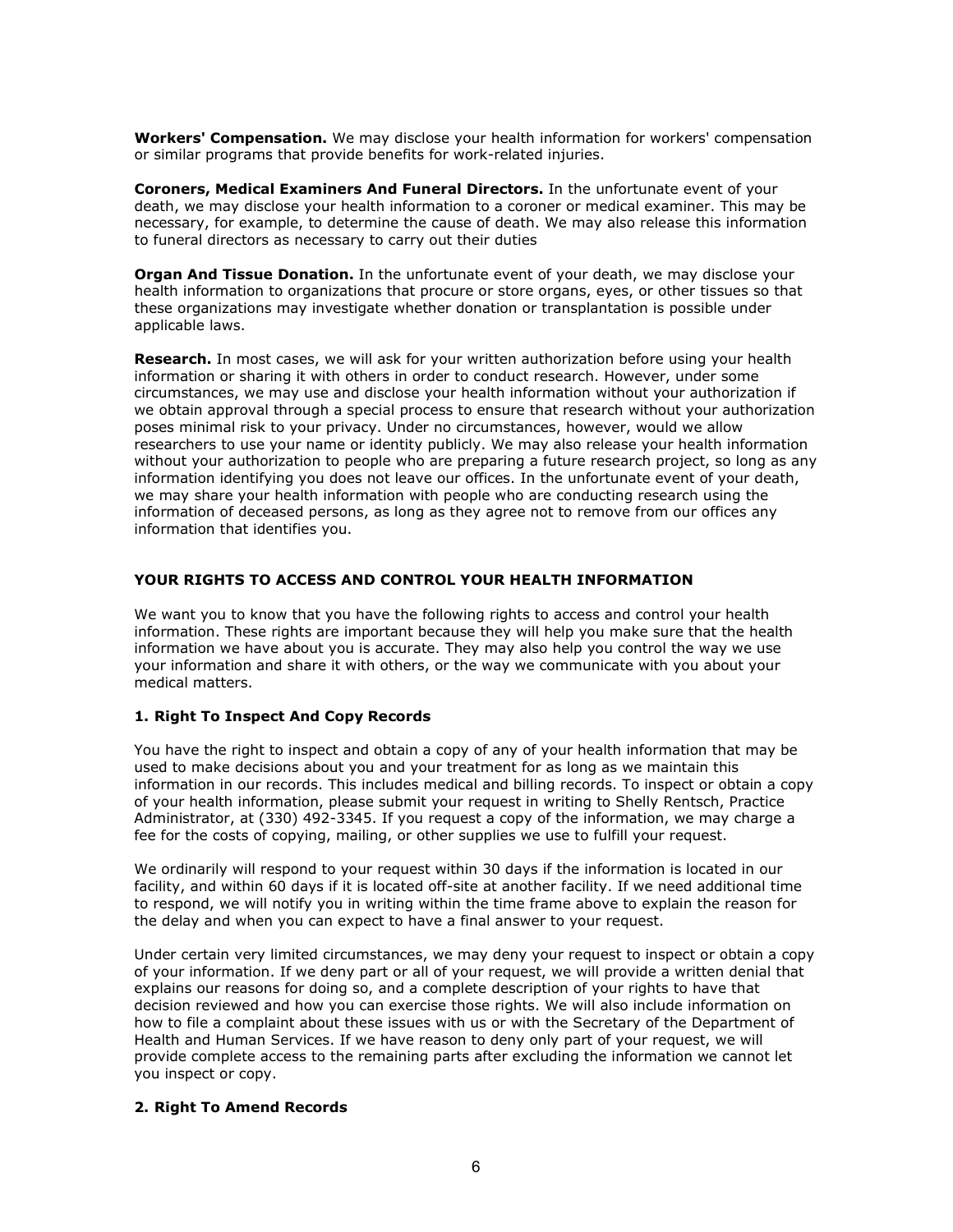If you believe that the health information we have about you is incorrect or incomplete, you may ask us to amend the information. You have the right to request an amendment for as long as the information is kept in our records. To request an amendment, please write to Shelly Rentsch, Practice Administrator, at 4875 Higbee Ave. NW, Canton, OH 44718. Your request should include the reasons why you think we should make the amendment. Ordinarily we will respond to your request within 60 days. If we need additional time to respond, we will notify you in writing within 60 days to explain the reason for the delay and when you can expect to have a final answer to your request.

If we deny part or all of your request, we will provide a written notice that explains our reasons for doing so. You will have the right to have certain information related to your requested amendment included in your records. For example, if you disagree with our decision, you will have an opportunity to submit a statement explaining your disagreement which we will include in your records. We will also include information on how to file a complaint with us or with the Secretary of the Department of Health and Human Services. These procedures will be explained in more detail in any written denial notice we send you.

# 3. Right To An Accounting Of Disclosure

After April 14, 2003, you have a right to request an "accounting of disclosures" which is a list with information about how we have shared your information with others. An accounting list, however, will not include:

- Disclosures we made to you;
- Disclosures you authorized;
- Disclosures we made in order to provide you with treatment, obtain payment for that treatment, or conduct our normal business operations;
- Disclosures made from the patient directory;
- Disclosures made to your friends and family involved in your care;
- Disclosures made to federal officials for national security and intelligence activities;
- Disclosures about inmates or detainees to correctional institutions or law enforcement officers; or
- Disclosures made before April 14, 2003.  $\bullet$

To request this list, please write Shelly Rentsch, Practice Administrator, 4875 Higbee Ave. NW, Canton, OH 44718. Your request must state a time period for the disclosures you want us to include. For example, you may request a list of the disclosures that we made between January 1, 2004, and January 1, 2005. You have a right to one list within every 12 month period for free. However, we may charge you for the cost of providing any additional lists in that same 12 month period. We will always notify you of any cost involved so that you may choose to withdraw or modify your request before any costs are incurred.

Ordinarily we will respond to your request for an accounting list within 60 days. If we need additional time to prepare the accounting list you have requested, we will notify you in writing about the reason for the delay and the date when you can expect to receive the accounting list. In rare cases, we may have to delay providing you with the accounting list without notifying you because a law enforcement official or government agency has asked us to do so.

### 4. Right To Request Additional Privacy Protections

You have the right to request that we further restrict the way we use and disclose your health information to treat your condition, collect payment for that treatment, or run our normal